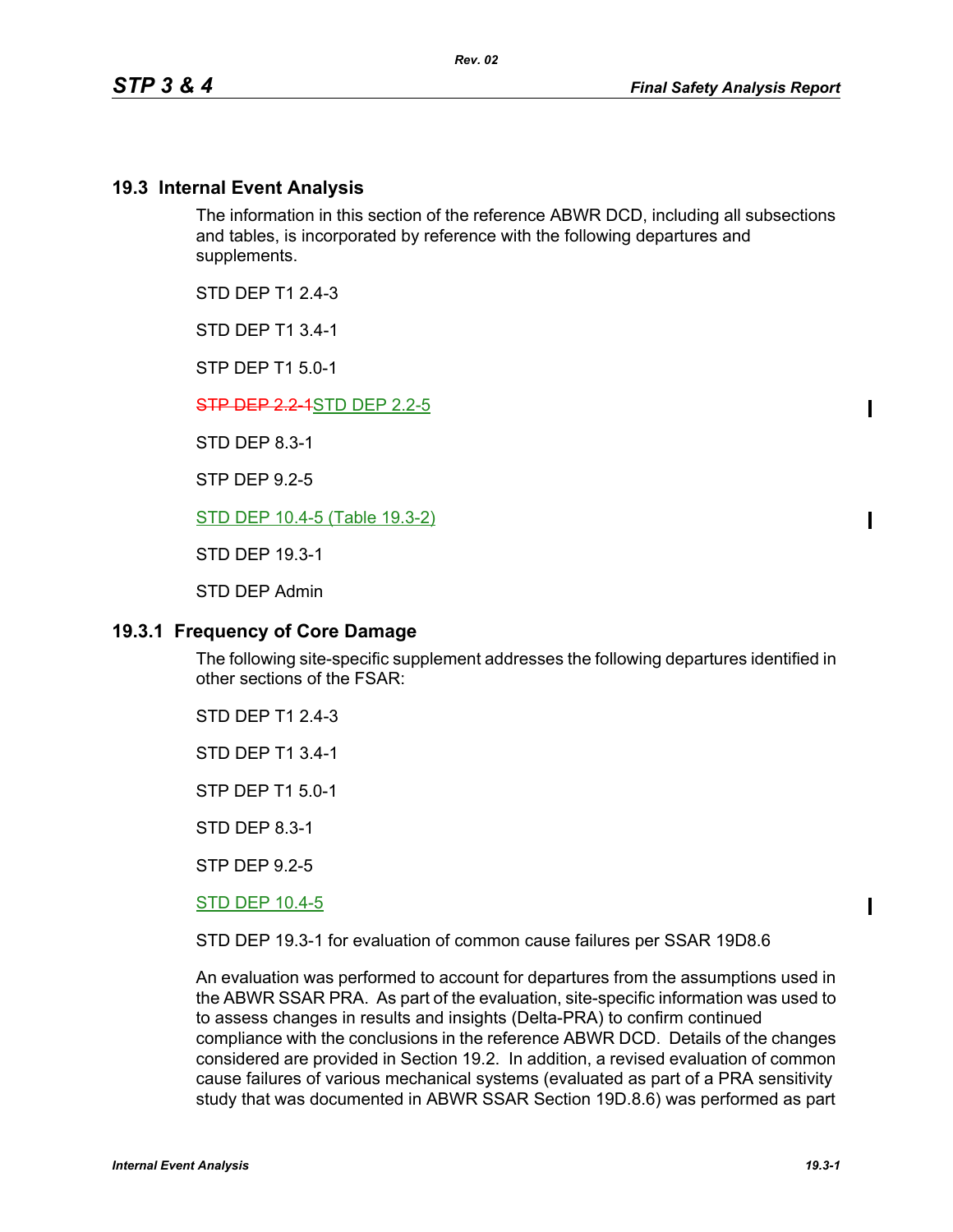of this supplemental evaluation to address an issue identified by the NRC regarding the original SSAR evaluation.

# **19.3.1.1 Accident Initiators**

The following site-specific supplement addresses frequency of initiating events.

*The total frequency of transient initiators used in these evaluations is based upon a 1985 analysis of operating plant data (Reference 19.3-1). The frequency of transients is a design requirement prescribed in the Advanced Light Water Reactor (ALWR) Requirements Document (Reference 19.3-2). Apportioning of the expected transient frequency by initiating event was done on the basis of historical electrical grid and BWR performance data as described in Subsection 19D.3.* In order to verify that the Subsection 19D.3 remains bounding for the STP 3 & 4, loss of offsite power and power recovery data from NUREG/CR-6890 (Reference 19.3-8) was also evaluated. Industry composite data in NUREG/CR 6890 was used, which conservatively bounds the experience for the STP site. This evaluation verified that the overall risk impact of grid events at STP is bounded by the original Subsection 19D analysis.

# **19.3.1.3 Accident Sequence Analysis**

STD DEP 10.4-5

## *(a) Core Cooling*

*The capacity of non-safety-related systems, such as the feedwater*, condensate booster *and condensate pumps, has been estimated based on the ECCS performance analyses. Non-safety-related systems which contribute to a successful conclusion of the event have been included in the success criteria. The Control Rod Drive (CRD) pumps which have limited capacity have not been included in the success criteria.*

*The condensate* and condensate booster *pumps are motor-driven pumps and their use depends on the RPV pressure and the availability of makeup water and electrical power. These pumps have higher shut–off heads than the RHR pumps, but still require depressurization before they can be used for core cooling. The source of makeup water for these pumps are the main condenser hotwell and the condensate storage tank. Sufficient makeup water is available to enable these pumps to maintain adequate core cooling for all events except large or medium liquid LOCAs.*

*A motor driven feedwater pump is combined in series with a condensate* booster and condensate *pump in order to provide a higher pressure system. Therefore, this option also depends on the availability of makeup water and electrical power. Sufficient makeup water is available to enable this series of pumps to maintain adequate core cooling for the small steam LOCA and transient events.*

## **19.3.1.4 Frequency of Core Damage**

The following site-specific supplement addresses the following departures identified in other sections of the FSAR: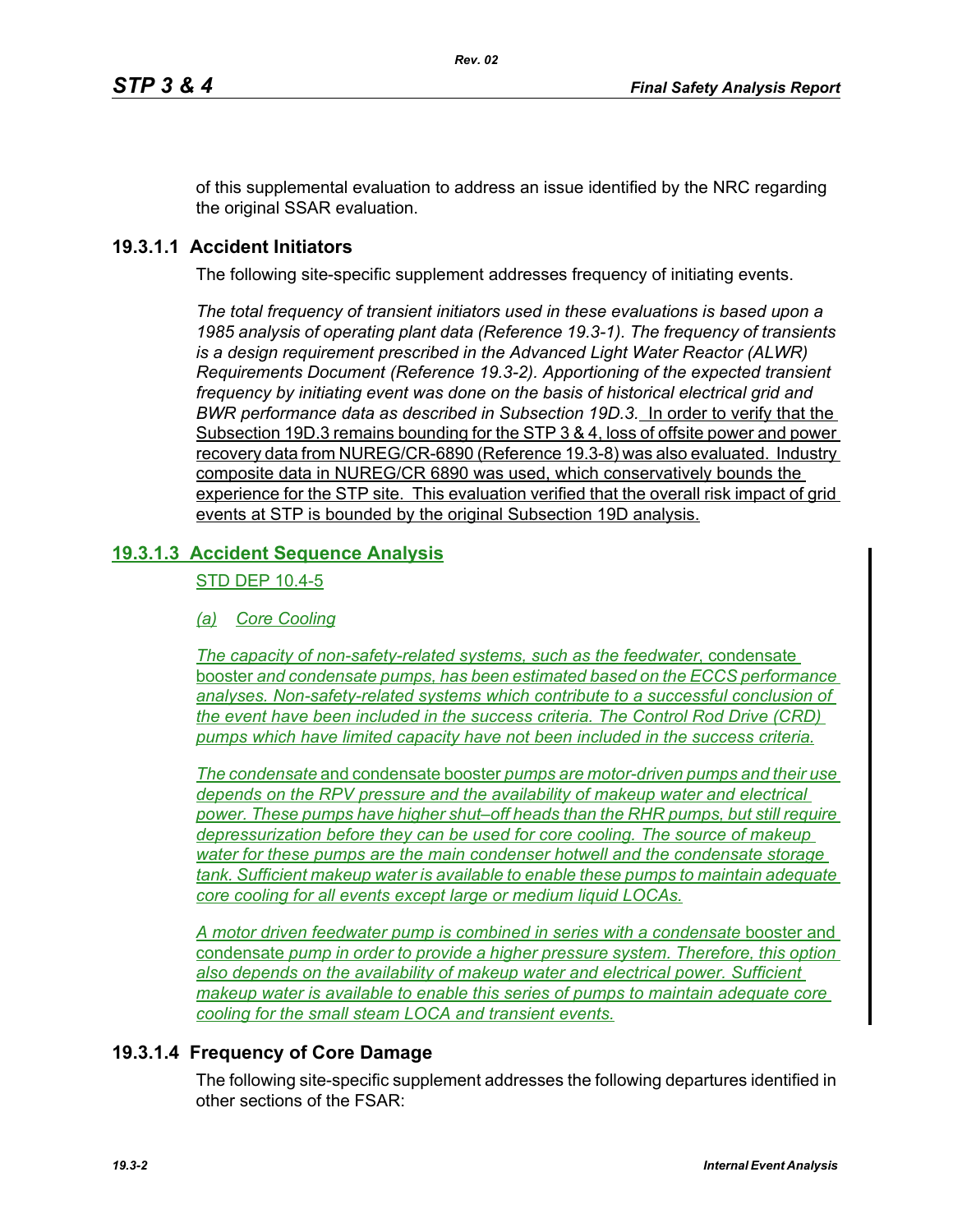STD DEP T1 2.4-3 STD DEP T1 3.4-1 STP DEP T1 5.0-1 STD DEP 8.3-1 STP DEP 9.2-5

An evaluation was performed to account for departures from the assumptions used in the ABWR SSAR PRA. As part of the evaluation, site-specific information was used to assess changes in results and insights (Delta-PRA) to confirm continued compliance with the conclusions in the reference ABWR DCD.

In some cases (e.g., STP DEP T1 5.01), the departures have the effect of increasing the core damage frequency. In other cases (e.g., STP T1 2.4-3STD DEP T1 2.4-3), the departures have the effect of decreasing the core damage frequency. The overall results of the evaluation are bounded by the conclusions of the standard ABWR SSAR.19.3.1.5 Results in Perspective. The net impact of the STP-specific design shows a net decrease in risk as compared to the standard ABWR PRA.

#### **19.3.1.5 Results in Perspective**

The following site-specific supplement addresses the following departures identified in other sections of the FSAR:

STD DEP T1 2.4-3

STD DEP T1 3.4-1

STP DEP T1 5.0-1

STD DEP 8.3-1

STP DEP 9.2-5

STD DEP 19.3-1

*The estimated core damage frequencies are extremely low. It is impossible to calculate such low numbers with a high degree of confidence using the PRA models developed here. For example, a number of potential common cause failures of components such as similar pumps and valves have not been included in the fault tree models, on the expectation that such failures are negligible contributors to overall core damage frequency.*

The perspectives determined from the original analyses presented in the ABWR DCD remain applicable with respect to the site-specific information and departures summarized above.

 $\mathbf I$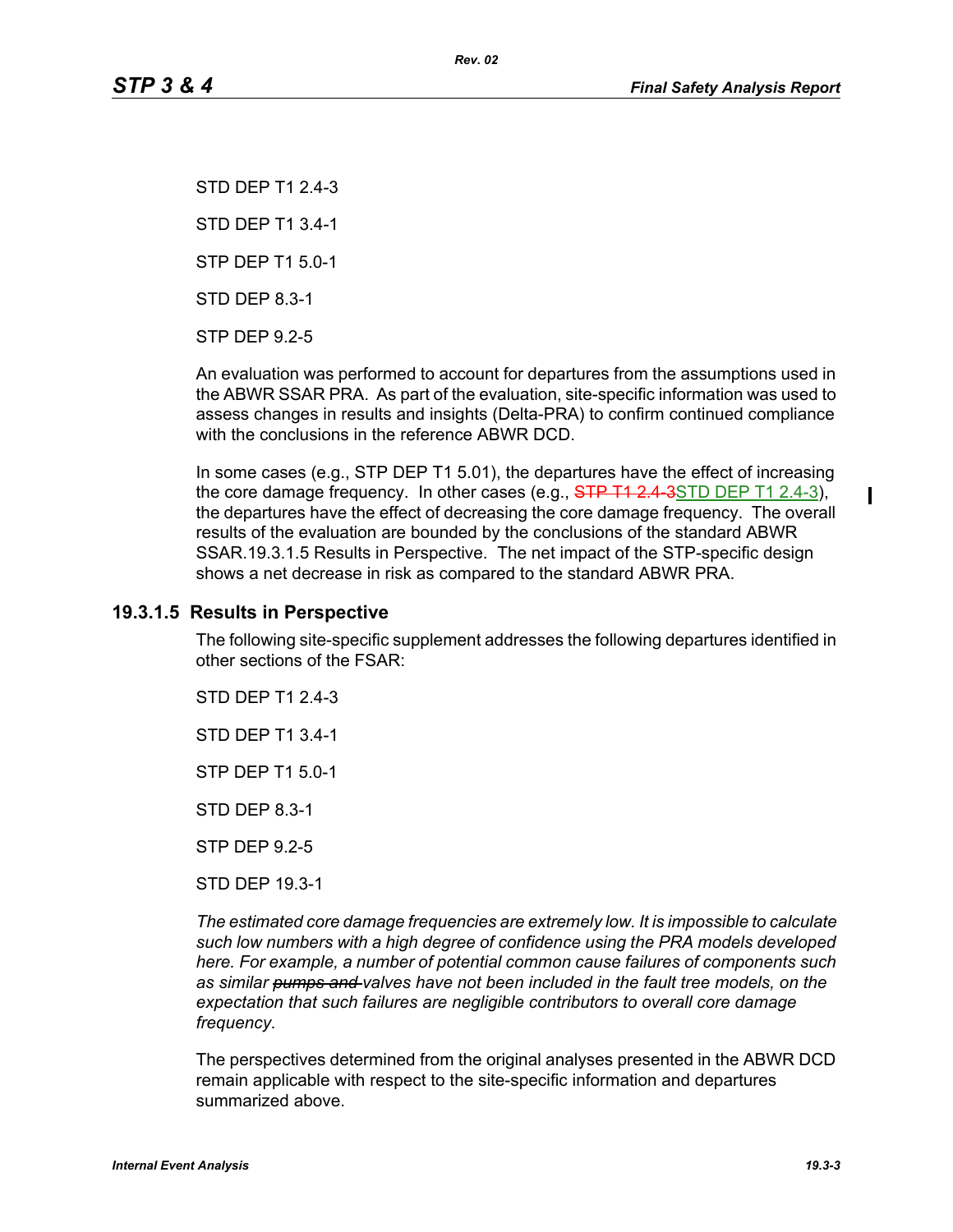Π

### **19.3.3 Magnitude and Timing of Radioactive Release**

STP DEP Admin

*(3) (1)The time available for offsite evacuation, should it be necessary, is also important. Discussions with several utilities indicate that evacuation of their Emergency Planning Zones (EPZ) can be completed in less than 8 hours, even in the worst weather conditions. Experience has also indicated that ad hoc planning can successfully evacuate a region on* in *about 24 hours (Reference 4 of Appendix 6J)* (Appendix 6J of Reference 19.3-4)*.*

*Based on the forgoing, four time frames were selected in determining the time of fission product release, either via the rupture disk or directly from the drywell. Table 19.3-6 summarizes the results which were obtained by using the probabilities given in Table 19D.5-3* summarized in Table 19.3-4 *and assigning them to a time and mode of release based on the accident analysis contained in Subsection 19E.2.2.*

#### **19.3.4 Consequence of Radioactive Release**

**STP DEP 2.2-1STD DEP 2.2-5** 

*The evaluation for consequences of potential radioactive releases was performed using the CRAC-2* MACCS2 *computer code* (Reference 19.3-9) *as is detailed in Subsection 19E.3. Based upon the evaluation of plant performance, accident classes were defined in terms of their associated release characteristics and fission product releases. Each accident class was then evaluated by the CRAC-2* MACCS2 *code at five sites*STP*, one representing each major geographical region of the United States. Each site was chosen as representative of its geographical region based upon meteorological calculations and was further defined as average in terms of population density for that geographical region. The results for the five sites were averaged and*  were *compared to three goals, two based upon the NRC safety goal policy of minimizing risk to an individual and the public near a plant, and the third based upon an industry goal of minimizing the dose close to the plant. The results of this study show that the ABWR Standard Plant*STP 3 & 4 *satisfies these goals* and that the results of the ABWR DCD analysis using the CRAC2 code are bounding.

#### **19.3.5 References**

The following site-specific supplement includes new references.

- 19.3-8 Reevaluation of Station Blackout Risk at Nuclear Power Plants: Analysis of Loss of Offsite Power Events: 1968 – 2004, NUREG/CR-6890, US Nuclear Regulatory Commission, December 2005.
- 19.3-9 Code Manual for MACCS2, Users Guide, NUREG/CR-6613, May 1998.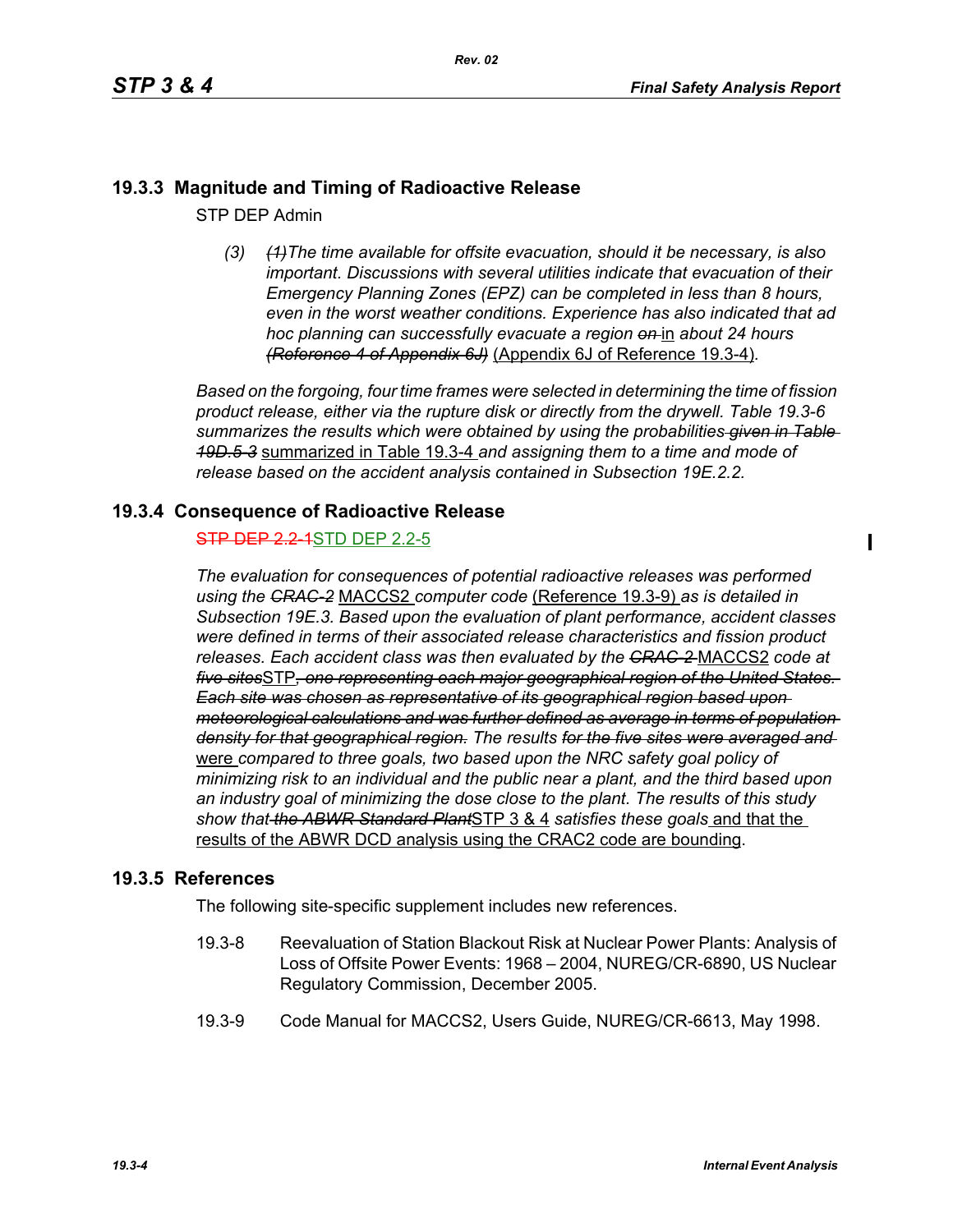| <b>Event</b>                                                                                                                                                                                                      | <b>Success Criteria</b>                                                                                                                                                                                                                                                                                                                                                 |
|-------------------------------------------------------------------------------------------------------------------------------------------------------------------------------------------------------------------|-------------------------------------------------------------------------------------------------------------------------------------------------------------------------------------------------------------------------------------------------------------------------------------------------------------------------------------------------------------------------|
| <b>CORE COOLING:</b>                                                                                                                                                                                              |                                                                                                                                                                                                                                                                                                                                                                         |
| Large Liquid LOCA<br>$[>=278.7 \text{ cm}^2 (0.3 \text{ ft}^2)]$                                                                                                                                                  | HPCF-B or C<br>$or$<br>$L$ PFL $^{(1)}$ – A or B or C                                                                                                                                                                                                                                                                                                                   |
| Large Steam LOCA<br>$[>=278.7$ cm <sup>2</sup> (0.3 ft <sup>2</sup> )]                                                                                                                                            | HPCF-B or C<br><u>or</u><br>$LPFL(1) - A$ or B or C<br>$or$<br>1 Condensate Pump<br>+ 1 Condensate Transfer Pump <sup>(2)</sup>                                                                                                                                                                                                                                         |
| <b>Medium Liquid LOCA</b><br><u>I &gt; = 278.7 cm<sup>2</sup> (0.3 ft2) &gt; 5.063 cm<sup>2</sup></u><br>$(0.00545 \text{ ft}^2)$ ]<br><b>Small Liquid LOCA</b><br>$[-5.063 \text{ cm}^2 (0.00545 \text{ ft}^2)]$ | HPCF-B or C<br><u>or</u><br>$\frac{\text{ADS3}^{(3)} + \text{LPFL}^{(1)} - \text{A or B or C}}{(\text{A or B or C})}$<br>RCIC <sup>(4)</sup><br>$or$<br>HPCF-B or C<br>or<br>$ADS3^{(3)} + LPFL^{(1)} - A$ or B or C<br>$or$<br>ADS3 <sup>(3,5)</sup> + 1 Condensate Pump<br>+ 1 Condensate Booster Pump<br>+ 1 Condensate Transfer Pump <sup>(2)</sup>                 |
| <b>All Transients</b><br>(including IORV)                                                                                                                                                                         | RCIC <sup>(4)</sup><br><u>or</u><br>HPCF-B or C<br>or<br>1 Feedwater Pump<br>+ 1 Condensate Booster Pump<br>+ 1 Condensate Pump<br>+ 1 Condensate Transfer Pump <sup>(2)</sup><br>or<br>ADS3 $(3)$ + LPFL(1) – A or B or C<br>$or$<br>$\overline{ADS3^{(3.5)} + 1}$ Condensate Pump<br>+ 1 Condensate Booster Pump<br>+ 1 Condensate Transfer Pump <sup>(2)</sup><br>or |

### **Table 19.3-2 Success Criteria to Prevent Initial Core Damage for Transient and LOCA Events With RPS Scram**

ADS8(6) + 1 Firewater Addition System Pump